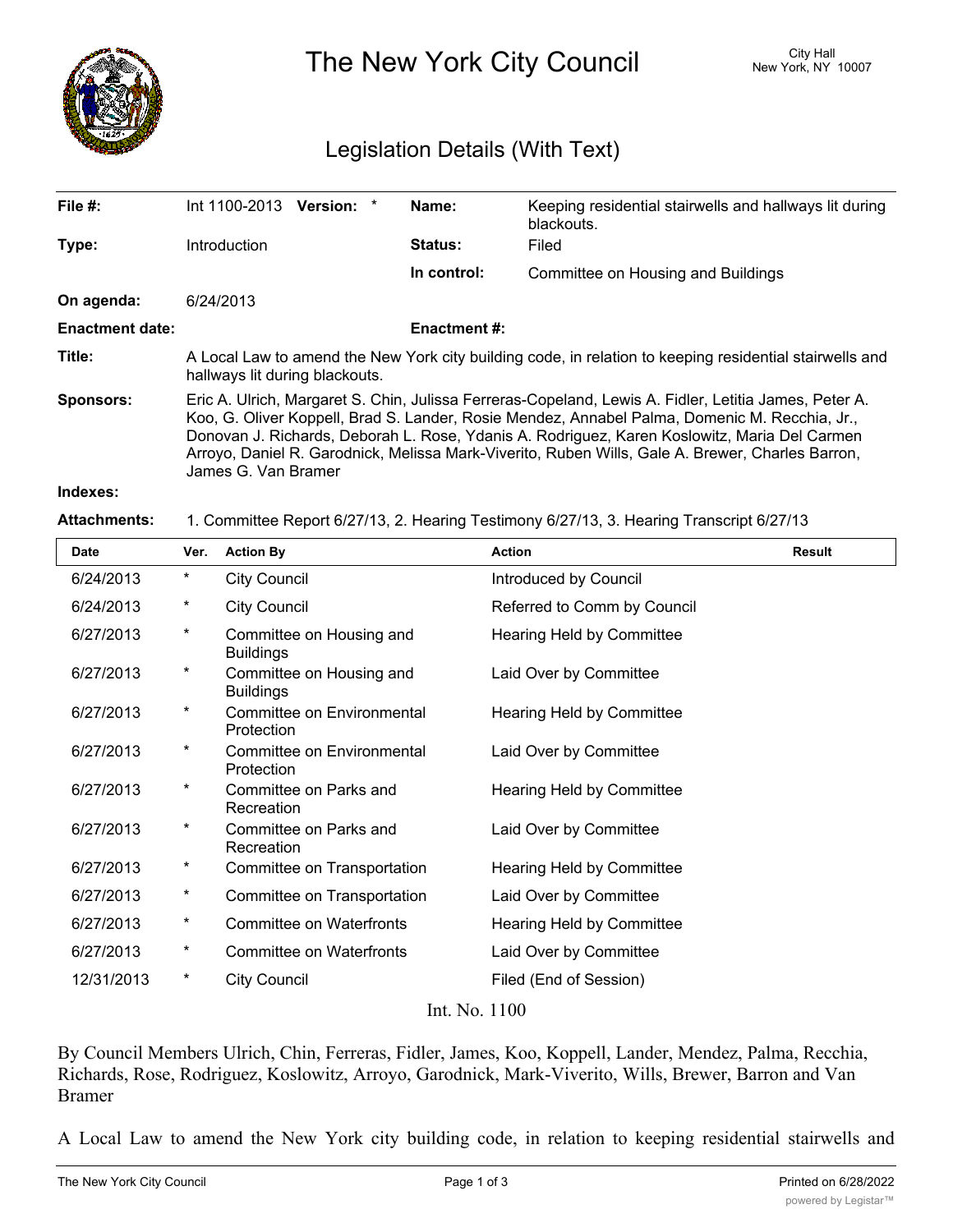## **File #:** Int 1100-2013, **Version:** \*

hallways lit during blackouts.

Be it enacted by the Council as follows:

Section 1. Section BC 1002 of the New York city building code is amended by adding a new definition to be placed in alphabetical order to read as follows:

LUMENS. The unit of luminous flux, equal to the luminous flux emitted in a unit solid angle by a point source of one candle intensity.

§ 2. Section BC 1006 of the New York city building code is amended by adding a new subdivision 1006.4 to read as follows:

**1006.4 Backup lighting system**. Exit access corridors, exit passageways, exit stairways, and interior exit discharge elements serving occupancies in Groups I-1, R-1, and R-2 shall be provided with a backup lighting system in accordance with Section 1006.4.1 and Section 1006.4.2.

## **Exceptions**:

1. Buildings in Group R-2 occupancy that are four stories or less and do not contain more than three dwelling units per story.

2. Where the emergency power source for the illumination required in Section 1006.3 is an on-site generator utilizing natural gas from the public utility street main as a fuel supply, as permitted in Section 2702.

3. Any level of a stairwell that is provided with not less than 12 square feet of exterior glazed opening facing onto a public way, or onto a yard or court.

4. Public corridors that are provided with exterior glazed openings facing onto a public way, or onto a yard or court. The net glazed area shall not be less than 6 percent of the floor area of the corridor.

**1006.4.1 Backup lighting system power source**. The power supply from the backup lighting system power source shall be available no later than 10 seconds after the building's emergency power system fails and shall last for a duration of not less than 120 hours.

**1006.4.2 Performance of backup lighting system**. Not less than 60 lumens of light output shall be